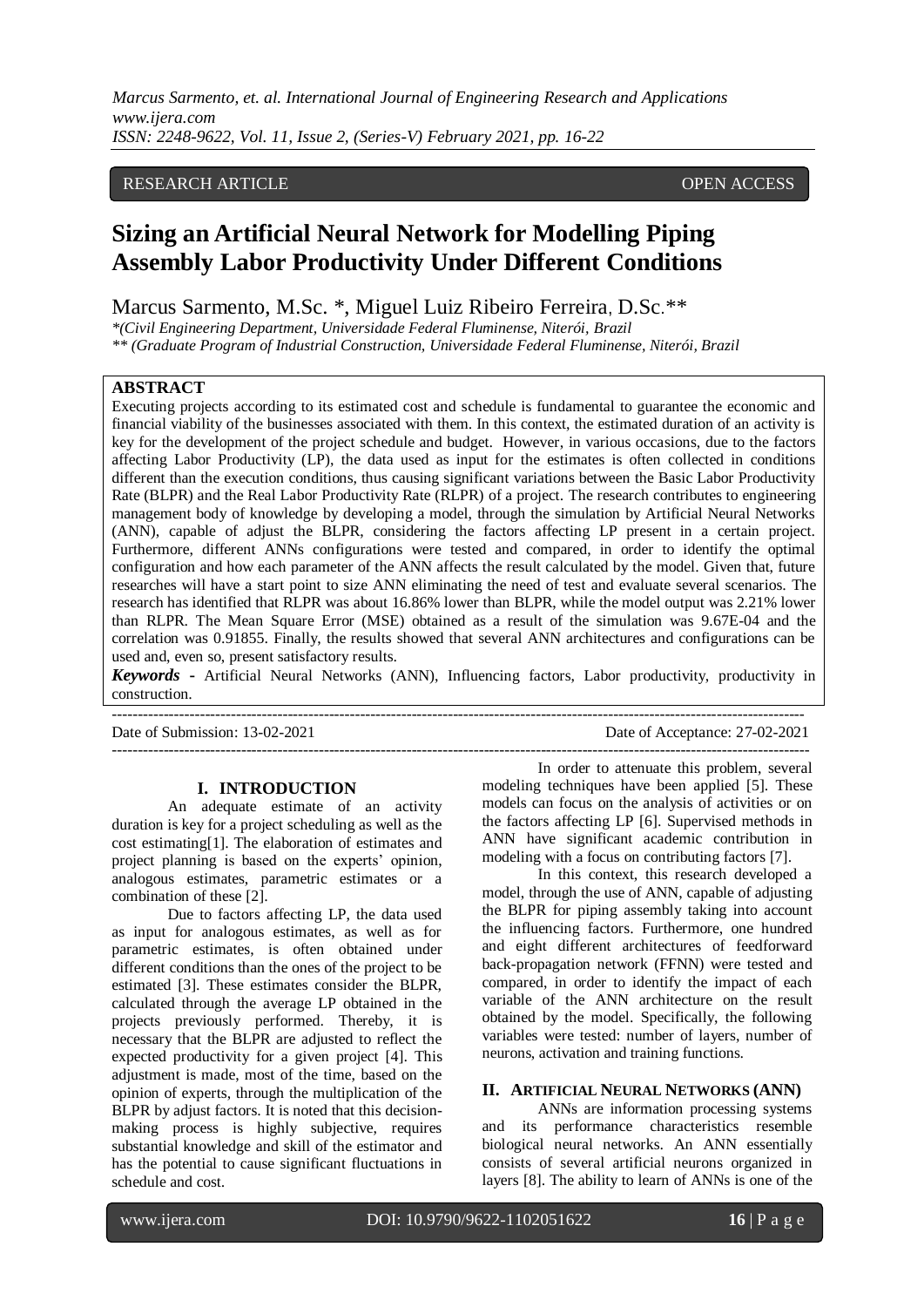most important qualities of these structures and is defined as the ability of ANNs to adapt, according to pre-existing rules, changing its performance over time [9]. The designer of an ANN should take care of the definition of network architecture and the appropriate training algorithm to solve given problem [11]. FFNN have been used successfully in several recent studies related to productivity in construction  $[2,3,12]$  The typical structure of an FFNN can be seen in Fig.1.



Figure 1 – Single layer FFNN

In a FFNN the input neurons will compute a given input weighted by the synaptic weight and add the result to the neuron bias [11]. Finally, the neuron will use the activation function to send the result to the neuron in the next layer. The result obtained in the output layer will be compared with the data used as a training reference. This operation will be repeated cyclically until one or more stop criteria, previously established, is reached.

### **III. RESEARCH METHODOLOGY**

Given the objective of developing a model capable of adjusting BLPR taking into account the factors that affect LP, this research was divided into 4 phases: (a) identification of factors affecting LP, (b) data collection and normalization, (c) architecture development and (d) ANN training and validation.

# **IDENTIFICATION OF FACTORS AFFECTING LP**

The identification of contributing factors was carried out based on a wide bibliographic review and field research [13]. As a result of his research, Sarmento identified 56 factors that contribute to the performance of construction productivity in Brazil. These factors were listed according to their relevance. The importance index [14] was used as a ranking criterion. Table 1 lists the 14 main contributing factors identified by the author, with respect to the piping assembly, which were used as basis to compose the survey questionnaire.

Table 1 – Contributing factors

| $14010 + 16011104$ |                                             |  |  |
|--------------------|---------------------------------------------|--|--|
| #                  | <b>Contributing Factors</b>                 |  |  |
| 1                  | Material availability (pipe spools)         |  |  |
| $\overline{c}$     | Material availability (valves and fittings) |  |  |
| 3                  | Material preparation and deliver            |  |  |
| $\overline{4}$     | Project complexity                          |  |  |
| 5                  | Planning                                    |  |  |
| 6                  | Tool availability                           |  |  |
| 7                  | Welding consumables                         |  |  |
| 8                  | Quality of raw material                     |  |  |
| 9                  | QA/QC availability                          |  |  |
| 10                 | Team experience                             |  |  |
| 11                 | Quality requirement level                   |  |  |
| 12                 | Overtime                                    |  |  |
| 13                 | Lack of support equipment                   |  |  |
| 14                 | Rework                                      |  |  |
| 15                 | Others                                      |  |  |

# **DATA COLLECTION AND NORMALIZATION**

Data collection was carried out in a construction site located in Minas Gerais, Brazil. Data collection goal was: (a) identify the RLPR during construction and (b) identify factors affecting LP. Productivity concept was based on the partial productivity factor, described as direct LP [14]. The LP (1) measures the productivity of specific activities by monitoring field activities and is usually expressed as the number of outputs (Q) over the amount of labor (L).

$$
LP = \frac{Q(production\,units)}{L(HH)} \tag{1}
$$

This factor is in line with the BLPR adopted by the estimating department, when bidding the project. Direct labor is all the labor required to perform services, up to the foreman level [16]. Finally, the concept of global productivity [17] is considered in the productivity survey phase. The RLPR surveyed in the field was compared with the BLPR. As a result of this comparison, a productivity factor was calculated and used as an input to the model.

The identification of factors affecting LP was carried out through the daily filling of a form composed of 14 closed and one open question, where the factors of greatest importance index identified in the bibliographic research were listed. The questionnaires were completed by the construction supervisors. In this questionnaire, the respondent was invited to grade each factor on a scale of 5 to -5. The respondent also answered whether the influence is positive or negative. After the questionnaires are applied, the answers must be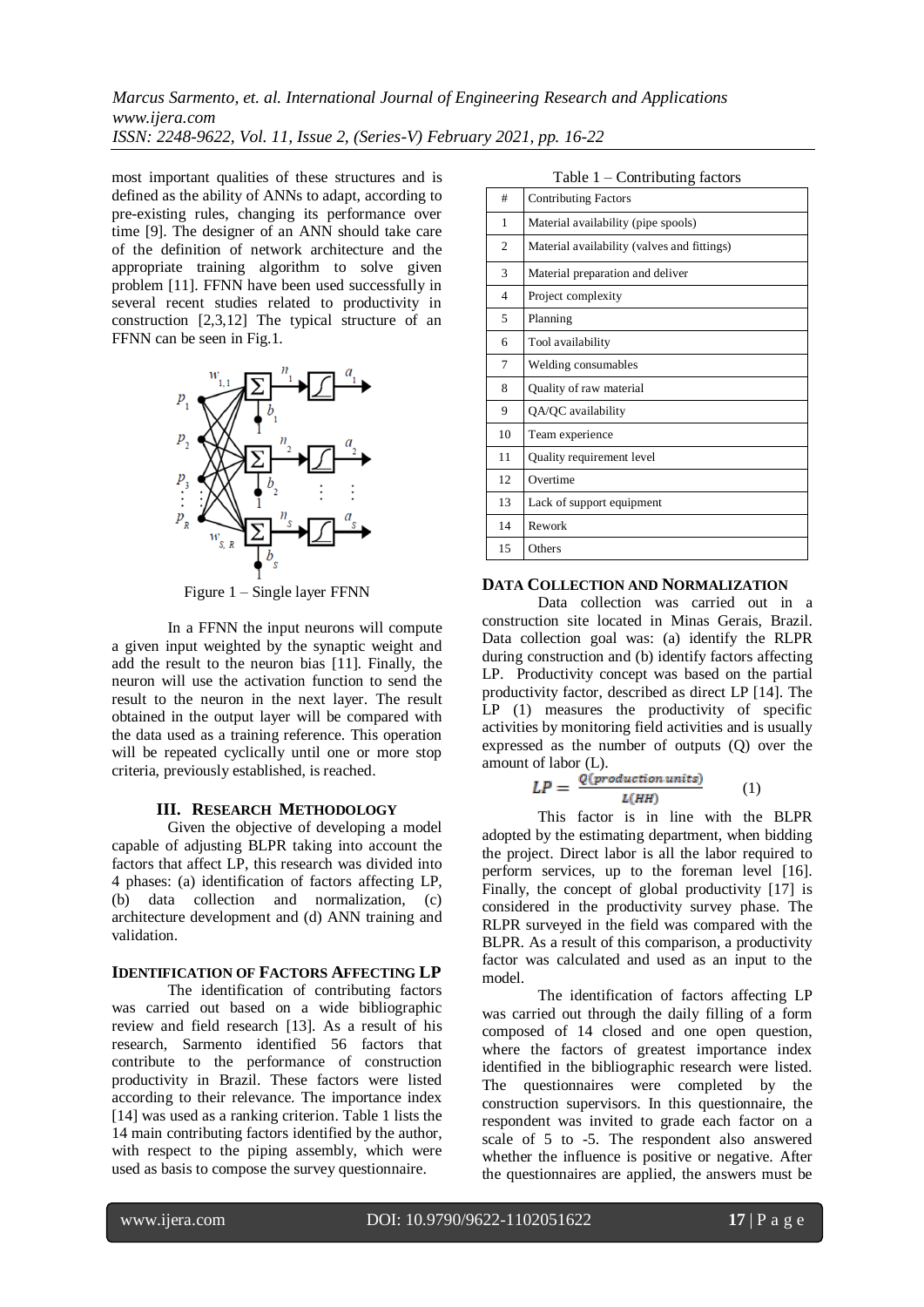normalized [12]. This normalization is necessary so that linguistic factors are converted into numerical factors between 1 and -1. Given the tool adopted for the elaboration of the model, data related to productivity will be expressed in decimal numerical form. Table 2 shows the conversion of linguistic terms to numeric scale and standardized numerical scale successively.

## **DEVELOPMENT OF ANN ARCHITECTURE**

The MATLAB 2019b Deep Learning toolbox was used to create, train, validate and test the ANN. The choice of this tool comes from the quality and variety of the output reports available, as well as from the wide range of formatting options of ANN. Added to this is the low cost of obtaining the software and the high degree of use in the academy. Considering the variables mentioned by Beale et al. [11] this research tested 108 different FFNN configurations. The different scenarios were defined in order to explore the widest possible range of combinations of: (a) number of neurons per layer, (b) training function and (c) activation functions.

Table 2 - Example of data normalization

| Types of            | Linguistic         | Num.           | Stand. |  |
|---------------------|--------------------|----------------|--------|--|
| factors             | description        | Scale          | Scale  |  |
|                     | Very strong effect | 5              | 1.0    |  |
| Positive            | Strong effect      |                | 0.8    |  |
| factors             | Moderate effect    | 3              | 0.6    |  |
|                     | Little effect      | $\overline{c}$ | 0.4    |  |
|                     | Negligible effect  |                | 0.2    |  |
|                     | Negligible effect  | -1             | $-0.2$ |  |
|                     | Little effect      | $-2$           | $-0.4$ |  |
| Negative<br>factors | Moderate effect    | $-3$           | $-0.6$ |  |
|                     | Strong effect      | -4             | $-0.8$ |  |
|                     | Very strong effect | $-5$           | $-1.0$ |  |

The scenarios related to the number of hidden layers neurons were tested according to the Kolmogorov and Fletcher-Gloss theorems. According to the Kolmogorov method, the number of neurons is expressed below (2). Therefore, the number of neurons n will be equal to 31.

$$
n = 2n1 + 1\tag{2}
$$

When calculated using the Fletcher-Gloss method (3) the number of neurons (n) will be equal to 9.

$$
2\sqrt{n1} + 1 \le n \le 2n2 + 1 \qquad (3)
$$

Regarding the number of hidden layers, one and two layers ANNs were tested [10].

Finally, the tangent sigmoid, sigmoid and linear activation functions were tested as proposed by Heravi and Eslamdoost [12].

## **ANN TRAINING AND VALIDATION**

As it is a neural network with supervised learning, in the training of a FFNN, each training example will be accompanied by a desired value. In the specific case of this research, the desired value is the productivity factor described in the data collection and normalization section.

Being tj(t) the desired response to neuron j at time t and  $\overline{a}$  aj(t) the observed response of neuron  $\overline{i}$ at time t, obtained through a stimulus x(t) present at the input of the neural network. Being  $e(t) = t j(t)$   $a$ j $(t)$  the error found at the output of neuron j at time t, the supervised learning process seeks to make it as close to zero as possible. For this, the algorithm develops a comparative map between inputs and outputs by minimizing the MSE  $(4)$  where *n* is the number of samples, *ti* is the model's output related to the *n*th output and *ai* is the desired output.

$$
EQM = \frac{\sum_{i=1}^{n} (ti - ai)^2}{n} \qquad (4)
$$

During the training process, the correlation between the model's outputs and the expected output should also be observed [3]. Correlation is defined as the measure of the direction and degree with which two variables, X and Y, are linearly associated in a sample. Mathematically, the correlation measure is expressed below (5).

$$
R = \frac{\sum_{i=1}^{n} X_i Y_i - (\sum_{i=1}^{n} X_i)(\sum_{i=1}^{n} Y_i)}{\left\{ \left[ n \sum_{i=1}^{n} X_i^2 - (\sum_{i=1}^{n} X_i)^2 \right] * \left[ n \sum_{i=1}^{n} Y_i^2 - (\sum_{i=1}^{n} Y_i)^2 \right] \right\}^{1/2}}
$$
(5)

It is important to note that during network training, where the supervised training paradigm is used, generalization errors can generally be found, the most common among them being over adjustment, which is characterized by very low level of error in the training phase and high errors in the testing phase, or during operation [12]. The network memorizes the responses to the training cases but is unable to generalize when submitted to new cases.

In order to avoid generalization errors, Bayesian regularization and early stop techniques will be tested. Bayesian normalization presented by MacKay [18] is used as a reference by the *trainbr* function available on MATLAB 2019b. Bayesian networks are diagrams that organize knowledge in a given area through a mapping between causes and effects.

The criteria of early stop aims to determine, forcibly, the appropriate number of epochs or times for a given ANN. In a certain point in the training of multilayered ANN, the MSE starts a growth process, after reaching its minimum value [11]. The MATLAB 2019b *trainscg* function avoids this problem by stopping the training process early, in other words, when the system observes that the MSE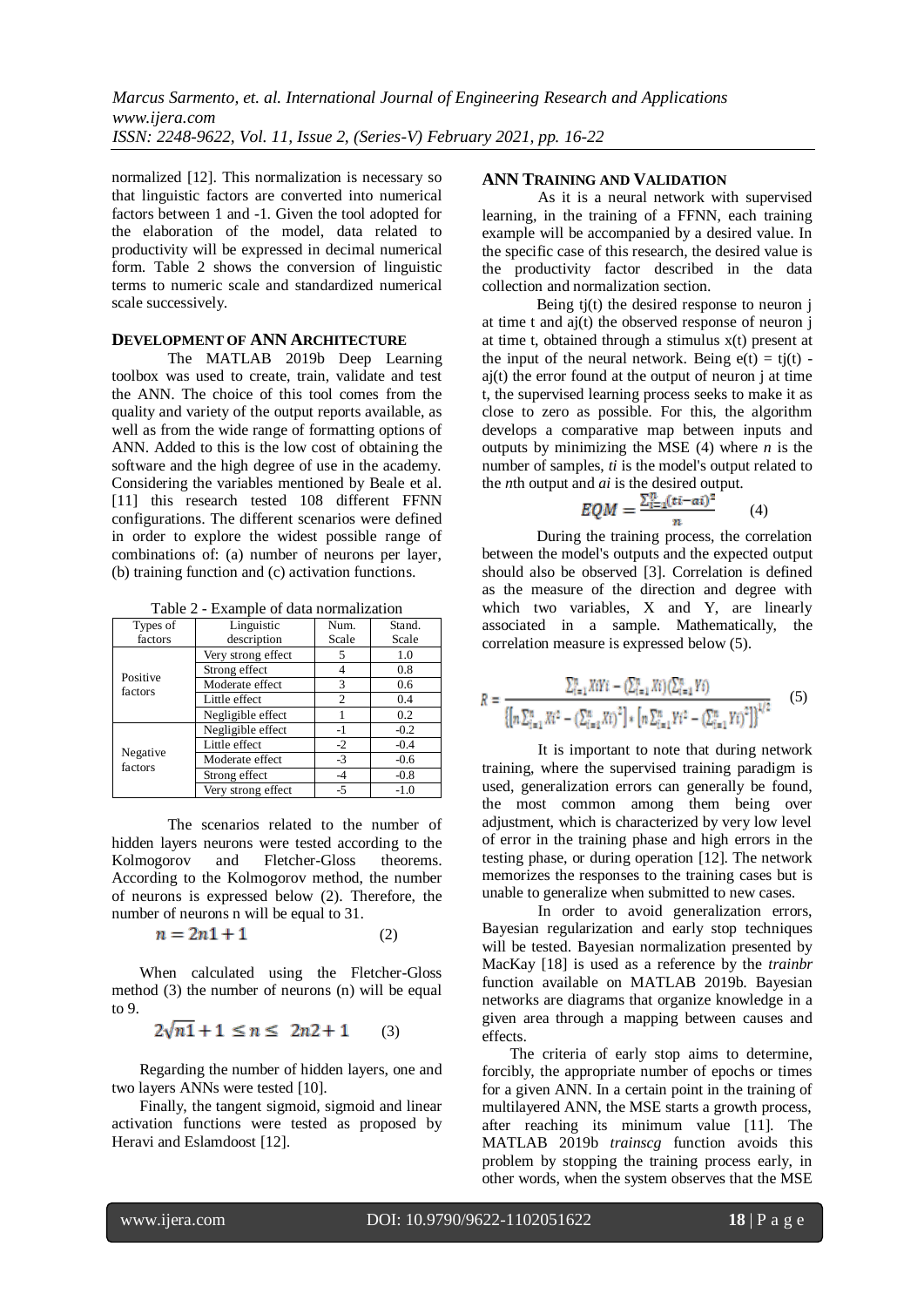*Marcus Sarmento, et. al. International Journal of Engineering Research and Applications www.ijera.com*

*ISSN: 2248-9622, Vol. 11, Issue 2, (Series-V) February 2021, pp. 16-22*

grows for a certain consecutive number of epochs, the process is interrupted and the synaptic weight and bias values identified as minimum are returned for ANN. When the trainscg function was used, 70% of the data was used in ANN training, 15% for validation and 15% for testing. Since the *trainbr* function does not require testing, the samples were divided between training and validation. Following the 75/25 percentage [7].

## **IV. INFLUENCE OF ANN PARAMETERS AND SCENARIO SELECTION**

Through the analysis of overall results, it can be observed that ANNs are a suitable modeling tool for adjusting the LP curves. However, the parameters adopted to measure the ANN performance (MSE and correlation) are not enough to identify the best configuration. In this context, to recognize the best ANN configuration, it is necessary to analyze the absolute errors, found when a specific parameter is adopted. These errors were plotted as box and whisker chart, which shows distribution of data into quartiles, highlighting the mean and outliers. In this sense, we seek to identify the data set with the lowest interquartile range, the lowest upper limit and the higher lower limit.

Absolute errors were calculated for each of the 84 simulations performed in the field. Once the ANN is trained, the software MATLAB 2019b generates a table of results for each simulation. This table of results is compared to RLPR. The difference found is the absolute error. The next step is the segregation of the parameter to be evaluated. The process is repeated for all parameters analyzed.

The activation functions tried at input layer, hidden layer and output were linear, sigmoid and tangent sigmoid. When the MSE was evaluated it was observer that there was not significant variation caused by the adopted function. Also, the correlation found was consistent for all functions at all layers. The charts plotted at Fig. 2, 3 and 4 shows that, although the average and median, present close values the linear function presented less dispersion of absolute errors. In this sense, given the equivalence found in the other parameters, the linear function will be adopted as an activation function for all layer.



Figure 2 – Box and whisker chart input layer







Figure 4 – Box and whisker chart output layer

With regards to number of neurons scenarios with 9, 15 and 31 neurons were tested. As identified for the activation function MSE and correlation does not play prominent role.

Given that, when the absolute error is evaluated the scenarios where 31 neurons were used show the best result as can be seen on fig. 5.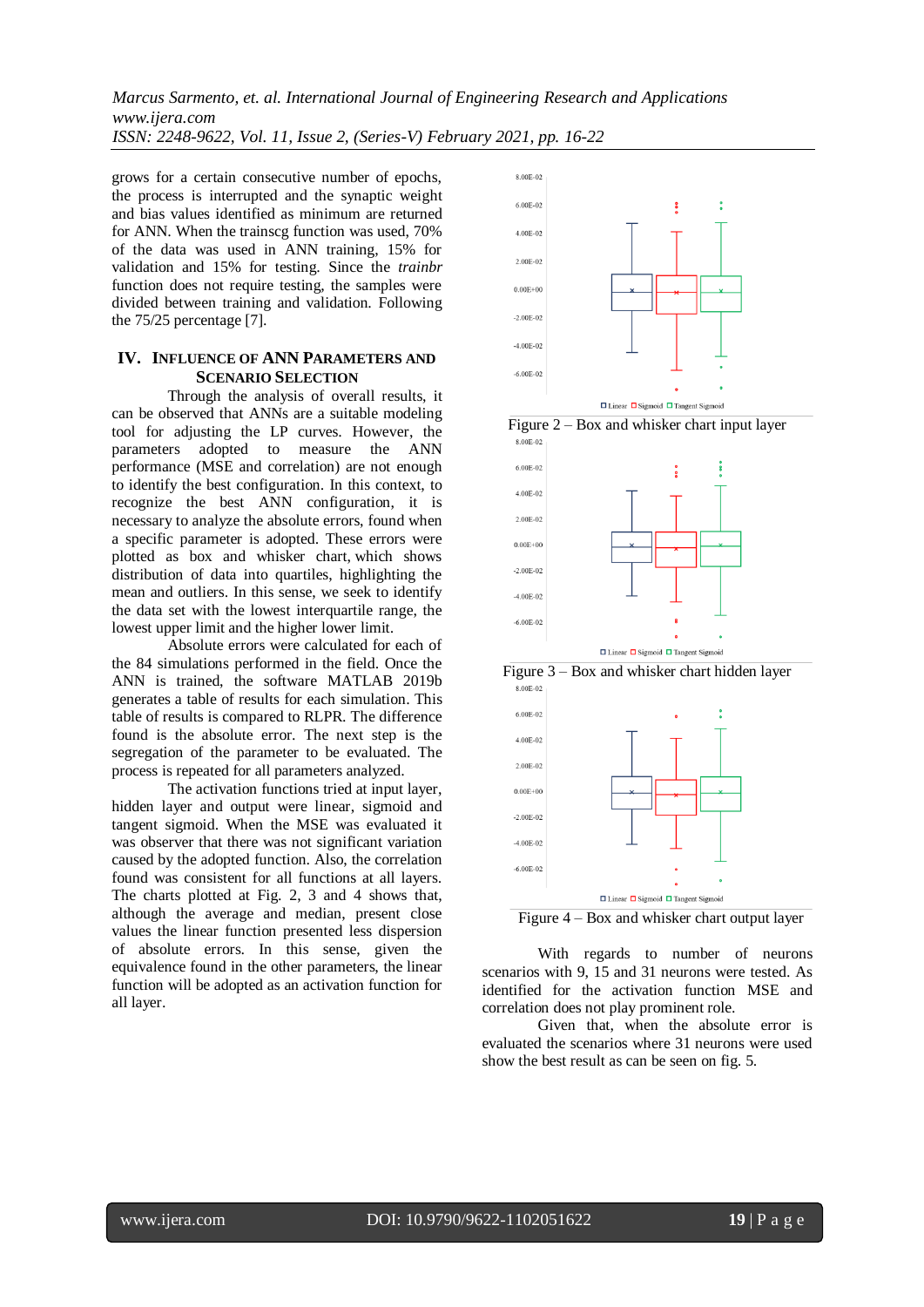*Marcus Sarmento, et. al. International Journal of Engineering Research and Applications www.ijera.com ISSN: 2248-9622, Vol. 11, Issue 2, (Series-V) February 2021, pp. 16-22*



Figure 5 – Box and whisker chart number of neurons

The last parameter to be evaluated was the training function. When compared the MSE correlation and even the dispersion of absolute errors the results were extremely similar. So, the criteria number of epochs was considered to define the training function to be used. In this context, the average of epochs found when the function *trainbr*  was used was 266 while the average for *trainscg* function was 18. Considering that a higher number of epochs requires more computational capacity the function *traiscg* was adopted.

## **V. RESULT ANALYSIS**

#### **ANN PERFORMANCE**

Once that the parameters are defined the scenario number B200 was chosen and its performance was evaluated. Specifically, the correlation and MSE. Given that, the *trainsig* was adopted as training function the early stop technic is utilized to determine when the ANN training is complete, and its result is optimal. As observed at Fig. 6 the best validation performance was achieved at epoch 53 and the early stop was at epoch 59. The MSE obtained for the overall simulation was 9.67E-04 while the best performance during the trained was 6.84E-04. Moreover, it can be observed that training, validation and test curves have similar shapes, which denotes the consistency between the samples chosen by the software to each curve.

The overall correlation is 0.91855. which indicates that 91.855% of the samples satisfies the function during the overall evaluation. Correlation found during training, validation and test were 0.9555, 0.89684 and 0.65091 respectively.



Figure 6 – Training, validation and test performance

The correlation results reveal a good adherence between the model and the data collected on site, RLPR. Fig. 7 shows the regression and correlation plotted by the software MATLAB 2019b.



Figure 7– Regression and correlation

Based on the results presented previously the performance of training, validation and test of the ANN is consistent with previous research [2,3,7] as well as it's a good fit for the propose of the research.

### **EVALUATION OF MODEL OUTPUT**

Once the ideal scenario is identified and its performance is evaluated the maximum, minimal and adjusted LP curves were generated by the ANN. Fig. 7 represent the generated curves as well as the BLPR and RLPR.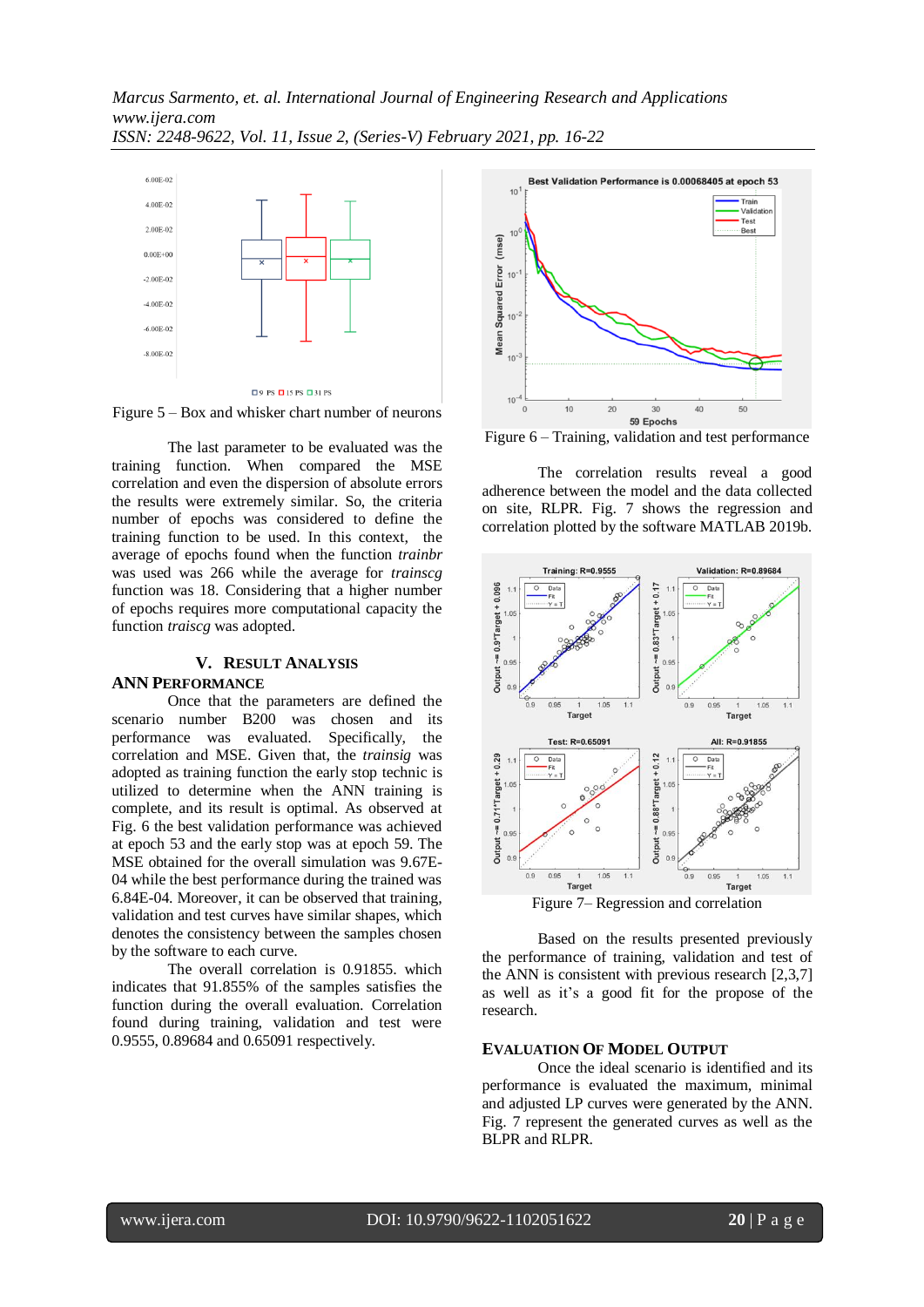

Figure 7 – Labor productivity curves

BLPR is the LP estimated at the time of the project bid, it's the expected productivity. The RLPR is the productivity measured during the construction phase. Max. and Min. LPR are calculated by the ANN taking in account the samples used during the training process. The Adj. LPR is the result generated by the model.

When compared the Adj, LPR and RLPR the variation found was 2.21%. its important to notice that the difference between BLPR and RLPR is 16,86% which mean that the model was able to reduce 89,92% the losses related to factors affecting LP.

Given that the Max. LPR and Min. LPR range is 9,60% its necessary to understand Cumulative Distribution Function (CDF) for the results calculated by the ANN. Again, the results from the 84 simulations will be used as basis. In this sense, the software @risk 8.1.1 was selected to support this activity. The Fig.8 plots the CDF and shows that there is a 90.0% probability of the absolute error calculated by the model be allocated between - 4,19% and 4,17%. Furthermore, the probability of the error calculated by the model to be zero is greater than 50%.



**VI. CONCLUSION**

An ANN was sized, and the impact of its parameters were evaluated. As result it was identified that the tested parameters will not impact significantly the performance or result calculated by the ANN. However, absolute error dispersion as well as the epochs necessary to reach the stopping criteria can be affected.

Through the analysis of the results presented, it is concluded that the ANN is an adequate tool for the elaboration of models that will adjust BLPR considering the factors affecting LP. Furthermore, it was observed that the model was able to predict the RLPR within  $a + 4,2%$  error. The MSE identified for the adopted scenario is 9.67E-04 though the correlation is 9.1855.

This is the first of a kind research considering adjusting the BLPR for piping assembly. The construction industry can use the trained ANN as a tool for cost and schedule development. Other academic research may take the advantage of the extensive research to comprehend how each parameter affected the result of the ANN.

The downside of the method is that the ANN learns from examples, which means that some calibration may be needed to adapt the ANN to other companies BLPR. Once its done the generalization will be achieved.

## **REFERENCES**

- [1]. Project Management Institute. (2004). *A guide to the project management body of knowledge (PMBOK Guide) (Third ed.)*. Newton Square, PA: Project Management Institute
- [2]. El-Gohary, K. M., Aziz, R. F., and Del-Khalek, H. A. (2017). "Engineering Approach Using ANN to Improve e Predict Construction Labor Productivity under Different Influences", *Journal of Construction Engineering e Management, 143(8).*
- [3]. Dayanand, A., and Shanmugapriya, S. (2016). "ANN Model for estimation of construction labor productivity", *International Journal of Modern Trends in Engineering and Science, 3(8), 9*.
- [4]. Mani, N., Kisi, K. P., Rojas, E. M., and Foster, T. E. (2017). "Estimating Construction Labor Productivity Frontier: Pilot Study", *Journal of Construction Engineering and Management, 143(10).*
- [5]. Yi, W., and Chan, A. P. C. (2014, Mar). "Critical Review of Labor Productivity Research in Construction Journals", *Journal of Management in Engineering, 30(2)*, 214- 225.